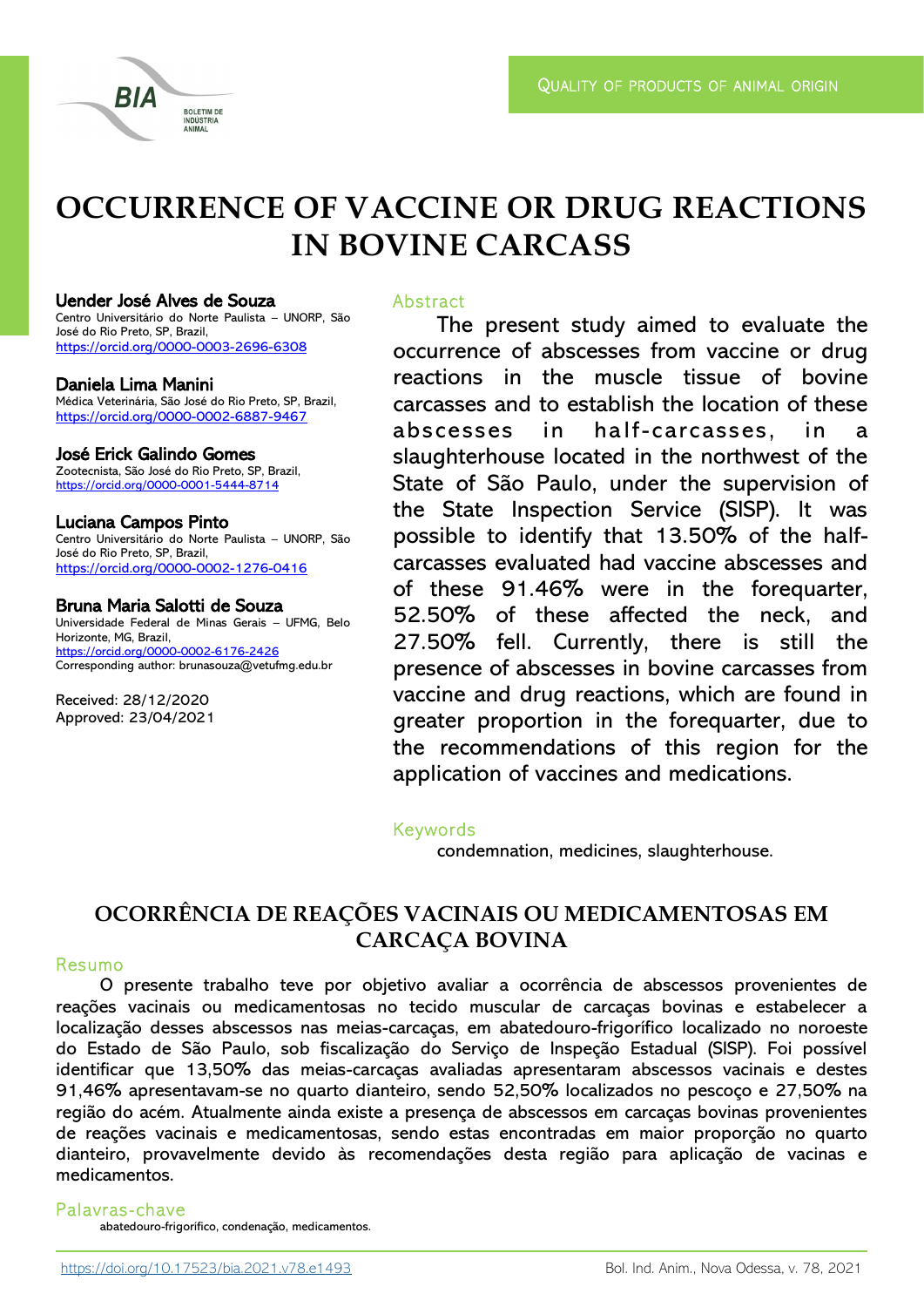# **INTRODUCTION**

With a favorable climate, large tracts of land for extensive cattle breeding and low production costs, Brazil provides the national and international market with an attractive price for beef, making the country a major exporter of beef. (CALEMAN and CUNHA, 2011). The constant productivity of the animals is partly guaranteed by the use of medicines and vaccines in the cure and prevention of diseases, which, although essential, can cause undesirable reactions such as the formation of a nodule at the application site (ASSUMPÇÃO et al., 2011).

Inflammatory reactions resulting from the use of these products are a cause of concern among ranchers and businesspeople operating in the meat segment, due to the significant economic losses (FRANÇA FILHO et al., 2006). Care in the application of medicines and vaccines is essential and relatively old. Among the necessary precautions are the maintenance of the medication at refrigeration temperature; and use of disposable syringes and needles, and the needles should not touch any place before being introduced into the animal's skin (LAZZARINI NETO, 1995).

Costa et al. (2006) believe that the main cause of the appearance of these injuries is related to inefficiency in management. In addition, a close correlation with the adjuvants used as vehicles, the routes of inoculation, the place of application, type of needle and contamination of equipment. These vaccine adjuvants are capable of inducing a good immune response, but they have a high toxicity that ultimately cause vaccine reactions. An example is the mineral oil used in vaccines for foot-and-mouth disease (ASSUMPÇÃO et al., 2011).

Lusa et al. (2016), reported that vaccine abscesses are major factors in condemning bovine carcasses. These condemnations can result in economic losses that compromise the profitability of slaughterhouses and slaughterhouses and of the rural producers themselves.

Brazilian legislation establishes the destination of carcasses, parts of carcasses and organs that present abscesses, depending on the location, spread and whether there is an impact on the general condition of the carcass (BRASIL, 2017). In general, postmortem inspection aims to remove meat unfit for consumption from the food chain, thus protecting the consumer (ALTON et al., 2010).

In view of the above and considering the relevance of the theme, the present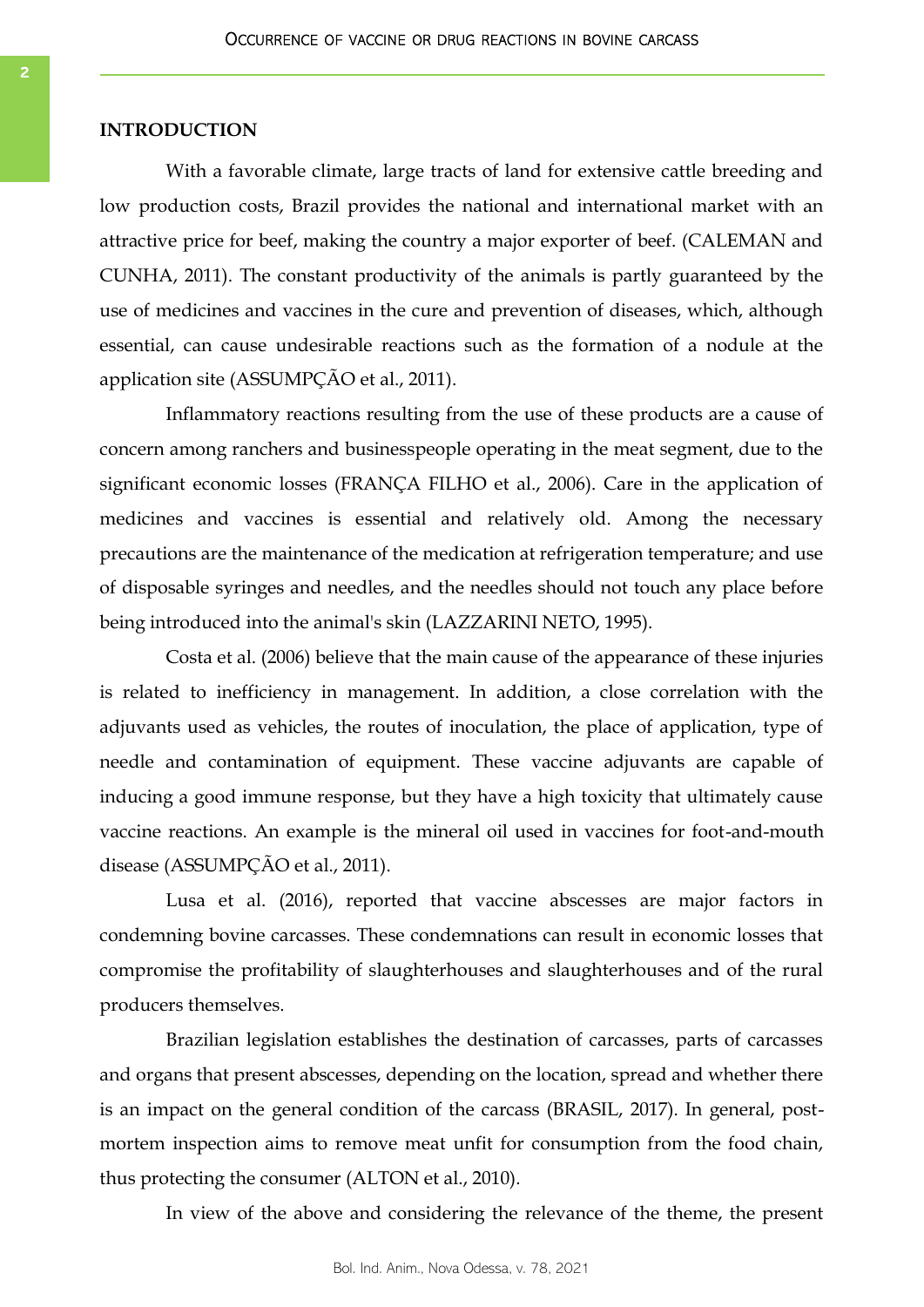study aimed to assess the occurrence of injuries from abscesses resulting from vaccine or drug reactions in the muscle tissue of bovine carcasses and establish the location of these abscesses in half-carcasses.

# **MATERIAL AND METHODS**

The present work was carried out from March to April 2020, in a slaughterhouse located in the northwest of the State of São Paulo, submitted to inspection by the State Inspection Service (SISP). The slaughterhouse has a slaughtering capacity of 500 animals/day. The analyzes were carried out in the establishment itself.

Four samplings were carried out with an interval of 15 days. The samplings were randomized by batch of animals subjected to humane slaughter, regardless of sex, race or age, which totaled 564 carcasses evaluated, which corresponded to 1128 halfcarcasses. Carcass corresponds to slaughtered, bled, skinned, gutted, devoid of head, feet, oxtail, mammary gland (in the female), lint and testicles (in the male) and for halfcarcasses the division of the carcasses with the removal of the kidneys, fat perirenal and inguinal, "bleeding wound", spinal cord and diaphragm (BRASIL, 1988).

#### *Post-mortem* handling variables

The assessments of injuries caused by vaccine or medication reactions were performed visually by the assistants of the State Inspection Service on line H of routine carcass inspection (examination of the medial and lateral faces of the caudal part of the half-carcass) and line I of carcass routine inspection (examination of the medial and lateral faces of the cranial part of the half-carcass) identified by visualizing and palpating the location of the abscess and finally removed as required by law. Abscesses were considered as vaccine or drug reactions.

# Specification of injuries by commercial cuts

During slaughter, each half carcass was evaluated and numbered in an individual form, in which the occurrence and location of the vaccine or medication reactions in the cuts were delimited. The presence of reactions in commercial cuts standardized for the domestic market was evaluated by Law SIPA nº 5, of 08/11/1988 (BRASIL, 1988). The following commercial cuts of the forequarter were evaluated: palette with its shovel subdivisions and fore muscle and forehead without palette with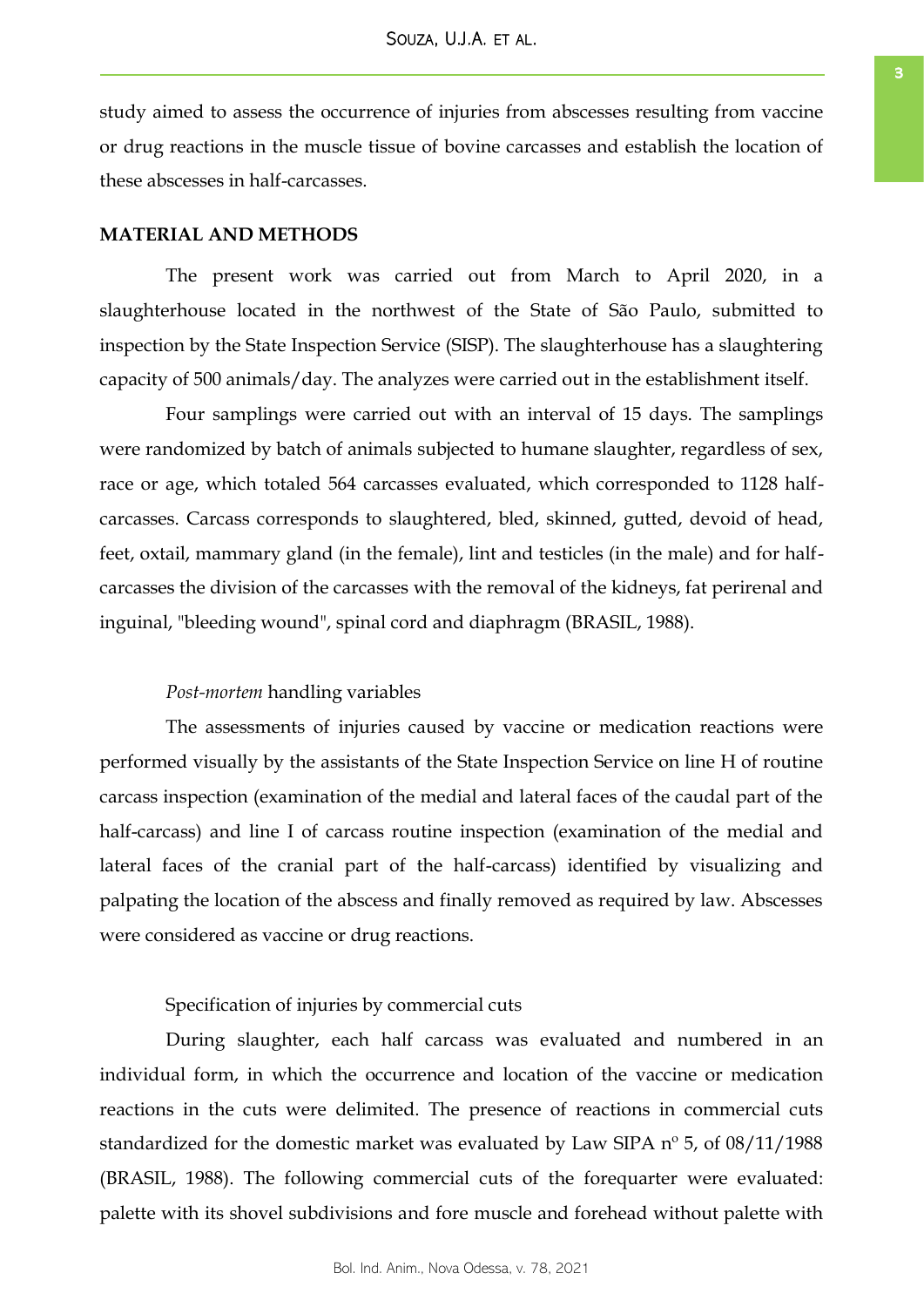its subdivisions in neck, chuck, fore rib, chest and termite. The following commercial cuts of the hindquarter were also evaluated: loin, rump, leg, back rib and empty (flank).

For the evaluation of the results, a descriptive analysis was performed by the absolute and percentage frequencies referring to the identified abscesses and the affected cuts. Statistical analysis was performed using the SPSS Statistics software, using the chi-square method of independence  $(p \le 0.05)$ , to verify the existence of significant differences between the cuts and the number of lesions observed.

# **RESULTS AND DISCUSSION**

Of the 1128 half-carcasses evaluated, 13.50% (152 half-carcasses) had characteristic vaccine or drug reactions and eight of them had reactions in two different locations, thus totaling 160 vaccine or drug reactions.

Dian et al. (2020), evaluated 1.600 male bovines destined for slaughter in the State of Amazonas, 13,653 male bovines destined for slaughter in the State of Pará and 714 male bovines destined for slaughter in the State of Roraima and identified values higher than the present study, where 94.81%, 98.67 % and 96.64% of cattle slaughtered in the states mentioned, respectively, presented losses due to vaccine abscesses.

In Figure 1, it can be seen that 146 half-carcasses (91.25%) had vaccine or drug reactions characterized by abscesses in the forequarter and 14 half-carcasses (8.75%) the reactions were in the hind quarter.



**Figure 1**: Number of half-carcasses with abscesses of vaccine or medication reactions as to the location in the fore and hind quarters.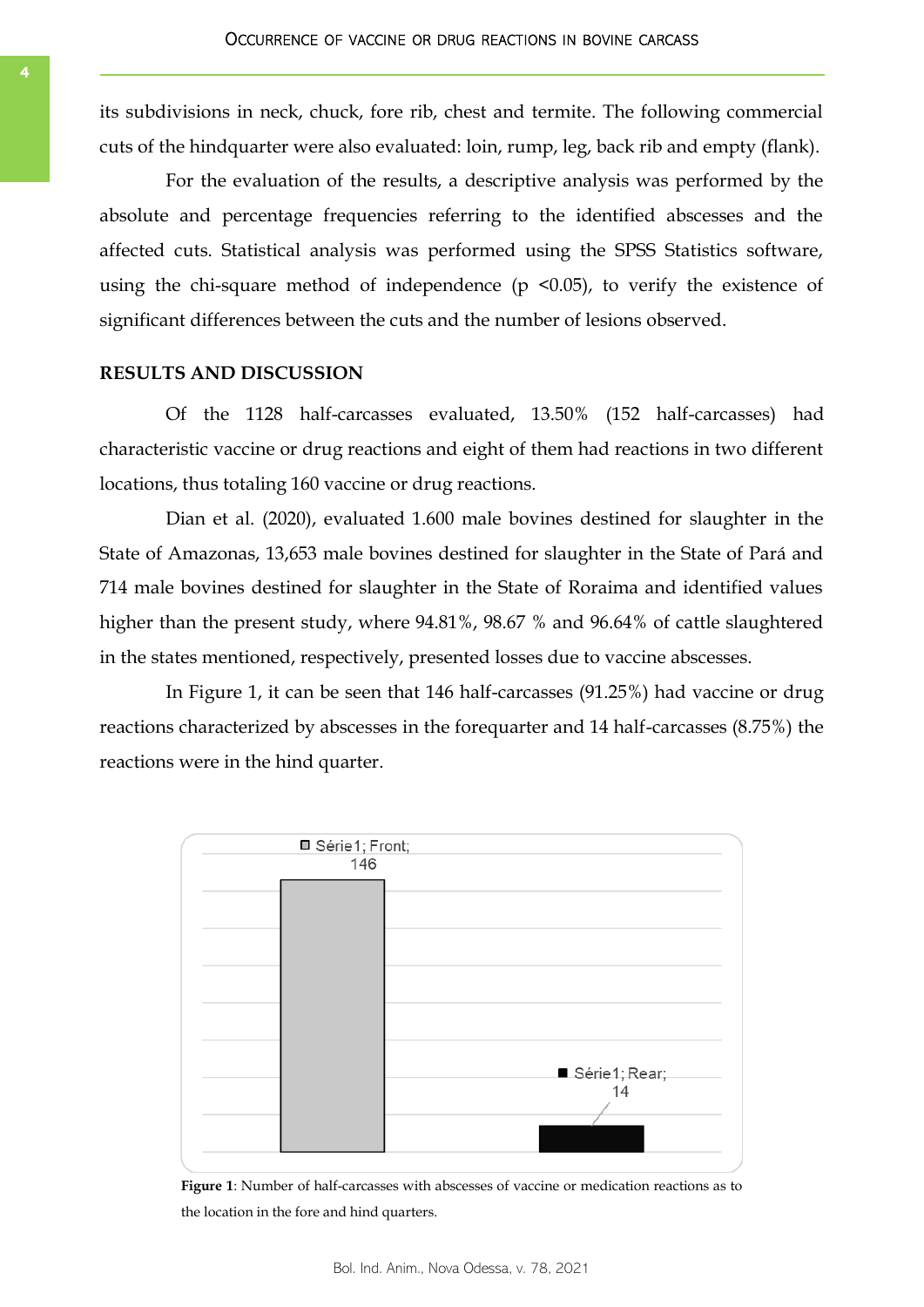According to the manual of good practices for vaccination and immunization of cattle, vaccines and medications are recommended for this animal species in the region of the neck board, in order to prevent damage to the carcass, such as bruises and abscesses, in noble cuts (GASPAR et al., 2015). The higher occurrence of reactions identified in the forequarter in this study, may be related to the guidelines regarding the place of choice for the application of vaccines and medications.

Some precautions are established by the aforementioned manual, such as the use of only a needle to remove the vaccine from the vial, which is not used in animals, thus minimizing contamination of its contents and the spread of pathogenic microorganisms when applying vaccines or medications.

The abscess is a circumscribed collection of pus that forms in different tissues, usually in response to the development of pyogenic bacteria. After the abscess is formed, a fibrous tissue capsule is developed that isolates neighboring tissues. The mineral oil present in some vaccines and medications can be the main catalyst in the formation of abscesses (AMORIM et al., 2009).

Saponin is used as an adjuvant in some vaccines and medications. This adjuvant, when administered intramuscularly, can lead to the formation of abscesses, including those considered aseptic (which do not have external contaminants), but due to the saponin's ability to cause reactions in peripheral tissues (BEEF POINT, 2017; DARSIE et al., 2001).

In Table 1, it is possible to observe that 12.33% of the abscesses were found in the forequarter, presented in the should clod region. Of these, 6.85% affected the cut called shovel and 5.48% the forequarters muscle. In the forehead without a should clod, where 87.67% of abscesses were identified, 57.53% affected the cut called neck and 30.13% in chuck and blade. In addition, the cuts of the forehead without a palette differed statistically between themselves and among the others, with no differences between the cuts of the should clod.

**Table 1:** Results in absolute and relative values when the occurrence of vaccine or drug reactions in the forequarter and its respective subdivisions.

| <b>CARCASS</b> | <b>SUBDIVISION</b>       | <b>VALUES</b>   |                 |                    | <b>VALUES</b>   |                 |
|----------------|--------------------------|-----------------|-----------------|--------------------|-----------------|-----------------|
|                |                          | <b>ABSOLUTE</b> | <b>RELATIVE</b> | <b>SUBDIVISION</b> | <b>ABSOLUTE</b> | <b>RELATIVE</b> |
| Front          | Should Clod              | 18              | 12.33%          | Clod               | 10              | $6.85\%$        |
|                |                          |                 |                 | Chuck              | 8               | 5.48%b          |
|                | Front without<br>palette | 128             | 87.67%          | Neck               | 84              | $57.53\%$       |
|                |                          |                 |                 | Chuck and Blade    | 44              | $30.14\%$ a     |

Different letters in the same column indicate a significant difference for  $p$  (<0,05).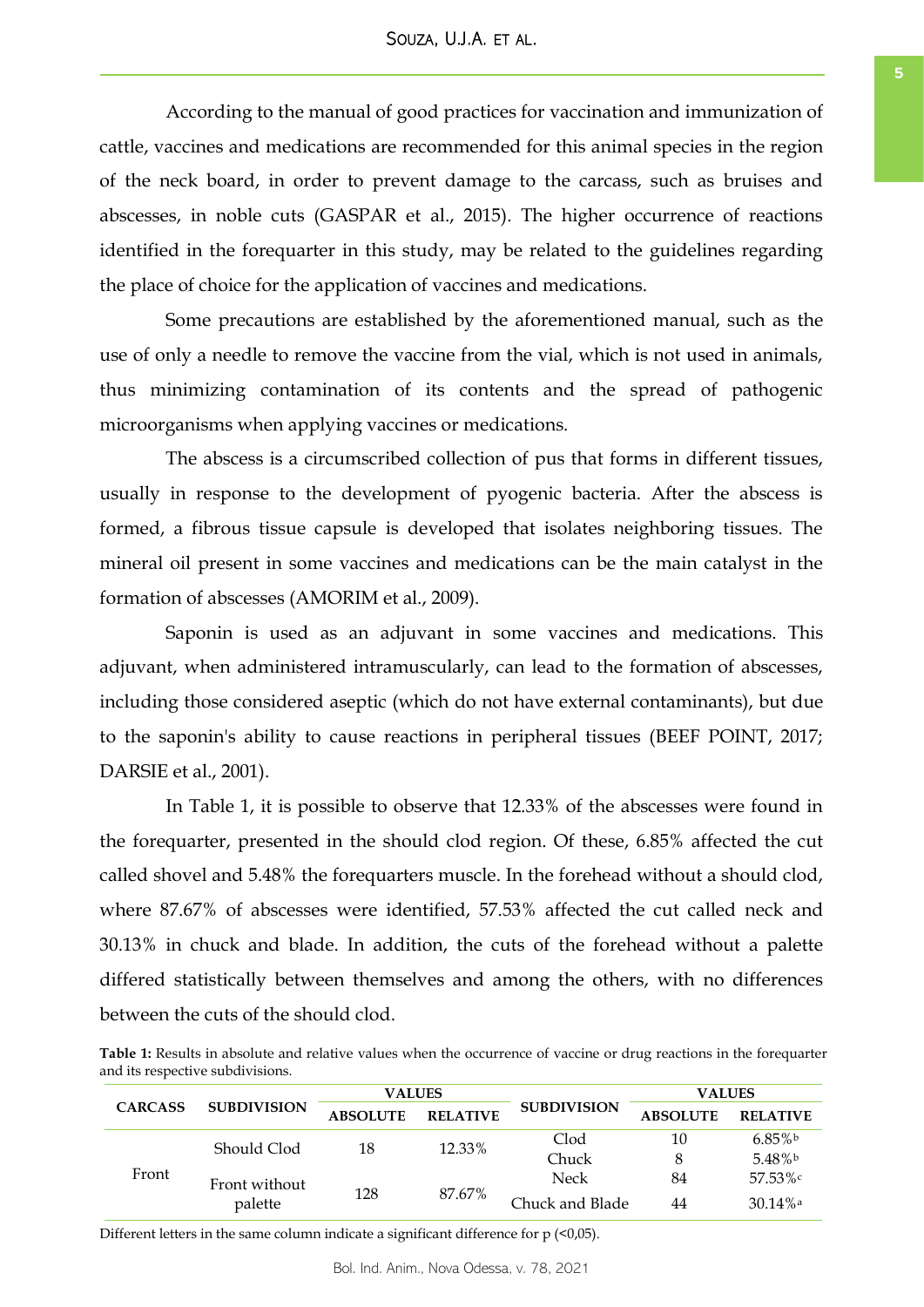In the hind quarter, all 14 half-carcasses that showed injuries were found in the rear saw (100%) and, of these, 92.86% affected the loin and 7.14% the round, as shown in table 2. Cuts of the rear saw also differed statistically from each other. The other cuts specified in the front and hind quarters were not identified as abscesses.

**Table 2:** Results in absolute and relative values when the occurrence of vaccine or drug reactions in the hind quarters and their respective subdivisions.

| <b>CARCASS</b> | <b>SUBDIVISION</b> | <b>VALUES</b>   |                 |                    | <b>VALUES</b>   |                       |
|----------------|--------------------|-----------------|-----------------|--------------------|-----------------|-----------------------|
|                |                    | <b>ABSOLUTE</b> | <b>RELATIVE</b> | <b>SUBDIVISION</b> | <b>ABSOLUTE</b> | <b>RELATIVE</b>       |
| Hind           | Rear saw           | 14              | 100.00%         | Loin               | 13              | 92.86%b               |
|                |                    |                 |                 | Round              |                 | $7.14\%$ <sup>a</sup> |

Different letters in the same column indicate a significant difference for  $p(\leq 0.05)$ .

Monte et al. (2018) evaluated the occurrence of vaccine abscesses in bovine carcasses, slaughtered in a slaughterhouse under federal supervision, and identified that 94.89% of the lesions were located in the neck region, 3.76% in the rib region and 1.35% in the region termite.

It is estimated that the rancher has a loss of approximately 2 kg of meat in the carcasses of animals slaughtered due to vaccine injuries. In a consideration referring to the year 2016, when the slaughter of 30 million bovine heads occurred, the estimated loss is 70 thousand tons of discarded meat (CNA, 2017).

The price of the bovine forequarter in September 2020 was US\$72.80 per kilo (SCOT CONSULTORIA, 2020), therefore, the economic loss obtained in the condemnation of the abscesses of the 146 half-carcasses was US\$4004.37. Dollar exchange rate on September 1, 2020 at \$ 5.37.

# **CONCLUSION**

Based on the study, it was possible to conclude that in the animals slaughtered in the slaughterhouse located in the northwest of the State of São Paulo, the presence of abscesses in bovine carcasses from vaccine and drug reactions were identified, which are found in greater proportion in the forequarter.

# **REFERENCES**

ALTON, D. L.; PEARL, K. G.; BATEMAN, W.B.; MCNAB, O. Fatores associados às taxas de condenação de carcaças inteiras em matadouros inspecionados pela província em Ontário 2001–2007: implicações para a vigilância sindrômica alimentar animal. **BMC Veterinary Research**, v. 6, p. 42, 2010.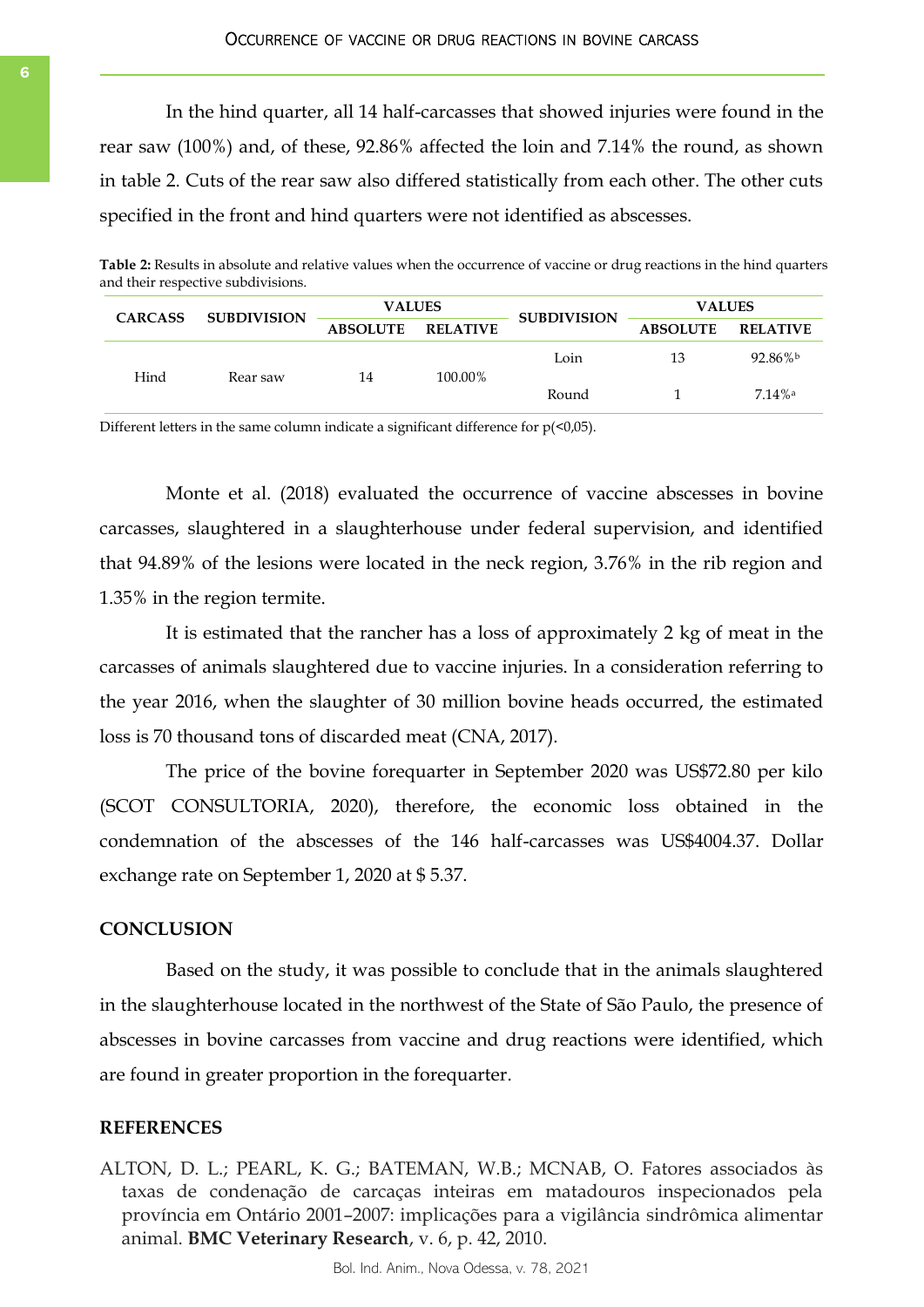- AMORIM, E. P.; BASSANI, C. A.; PROHMANN, P. E.; PIANHO, C. R. Reações vacinais e suas perdas econômicas em bovinos abatidos em um frigorífico de Campo Mourão-PR. In: CONGRESSO CIENTÍFICO DA REGIÃO CENTRO OCIDENTAL DO PARANÁ. **Anais...**, v.3, 2009.
- ASSUMPÇÃO, T. I.; PACHEMSHY, J. A. S.; ANDRADE, E. A.; SILVA, N. A. M. Perdas econômicas resultantes de reações vacinais em carcaças de bovinos da raça Nelore. **Revista Brasileira de Saúde e Produção Animal**, v. 12, p. 375-380, 2011.
- BRASIL. Ministério da Agricultura, Pecuária e Abastecimento. **Decreto n. 10.468, de 18 de agosto de 2020**. Regulamento na Inspeção Industrial e Sanitária de Produtos de Origem Animal. Brasília, 2020.
- BRASIL. Ministério da Agricultura, Pecuária e Abastecimento. **Instrução Normativa n. 11, de 18 de janeiro de 2018.** Regulamento técnico para a produção, controle de qualidade, comercialização e emprego de vacinas contra febre aftosa. Brasília, 2018.
- BRASIL. Ministério da Agricultura, Pecuária e Abastecimento. **Portaria n. 05, de 08 de novembro de 1988.** Padronização dos cortes de carne bovina. Brasília, 1988.
- CALEMAN, S. M. Q.; CUNHA, C. F. Estrutura e conduta da agroindústria exportadora de carne bovina no Brasil. **Organizações Rurais & Agroindustriais**, v. 13, p. 93-108, 2011.
- COSTA, M. J. R. P.; TOLEDO, L. M.; SCHMIEDK, A. **Boas práticas de manejo: vacinação**. Jaboticabal: Editora Funep, 2006, 29p.
- CNA. **Nota técnica n° 30, de 10 de julho de 2017**. Apresenta as Reações adversas à vacina contra Febre Aftosa. Disponível em: [https://www.cnabrasil.org.br/assets/](https://www.cnabrasil.org.br/assets/arquivos/artigostecnicos/especial-notatecnica2_0.61761000%201514912084.pdf) [arquivos/artigostecnicos/especial-notatecnica2\\_0.61761000%201514912084.pdf.](https://www.cnabrasil.org.br/assets/arquivos/artigostecnicos/especial-notatecnica2_0.61761000%201514912084.pdf) Acessado em: 10 de out de 2020.
- DARSIE, G. C.; REIS, J. L.; SILVA, J. L. **Vacuna antiaftosa**: elementos para evaluar el proceso de producción. Seminário Internacional de Control de Vacuna Antiaftosa – PANAFTOSA. Rio de Janeiro, 2001.
- DIAN, P. H. M.; SILVA, D. M. H.; BELO, M. A. A.; SOARES, V.E. Perdas econômicas por abscessos vacinais em bovinos oriundos da região norte do Brasil. **Ars Veterinária**, v. 36, p. 040-046, 2020.
- FRANÇA FILHO, A. T.; ALVES, G. G.; MESQUITA, A. J.; CHIQUETTO, C. E.; BUENO, C. P.; OLIVEIRA, A. S. C. Perdas econômicas por abscessos vacinais ou medicamentosos em carcaças de bovinos abatidos no Estado de Goiás. **Ciência Animal Brasileira**, v. 7, p. 93-96, 2006.
- GASPAR, E. B.; MINHO, A. P.; SANTOS, L. R. Manual de boas práticas de vacinação e imunização de bovinos. **Circular Técnica Embrapa**, p. 1-10, 2015.
- LAZZARINI NETO, S. **Saúde de rebanhos de corte**. Viçosa: Ed. SDF, 1995. p. 24.
- LUSA, A.C.G.; REZENDE, M.P.G.; SOUZA, J.C.; MALHADO, C.H.M. Reflexos econômicos de perdas quantitativas por abscessos vacinais em carcaças de bovinos abatidos no estado da Bahia, Brasil. **Boletim de Indústria Animal**, v. 73, p. 165-170, 2016.

MONTE, G.L.S.; SCHULTZ, W.P.; FERREIRA-NETO, J.V. Ocorrência de abscessos